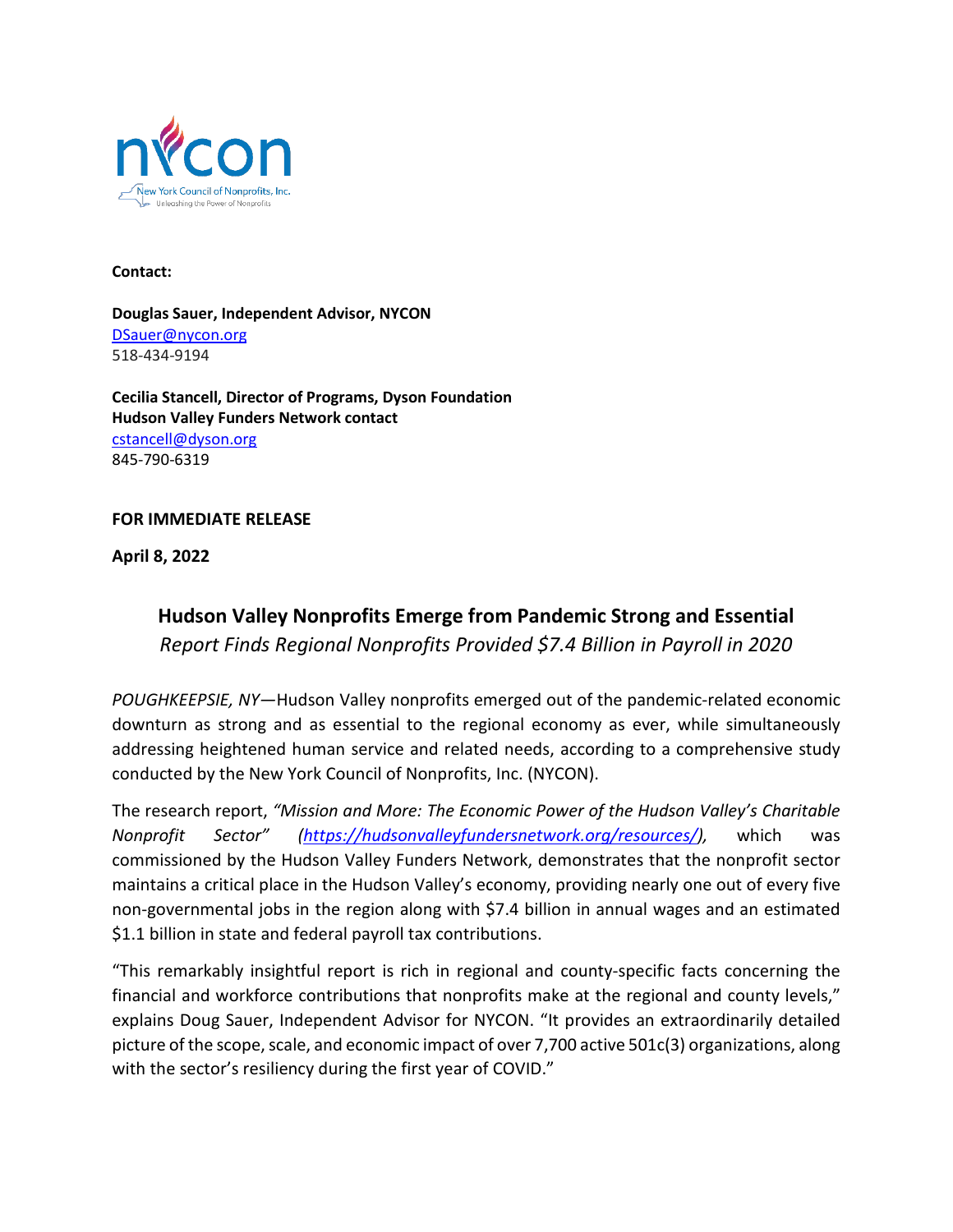The report demonstrates that between 2019 and 2020, regional nonprofits lost a marginally smaller share of their workers than the average nonprofit employer in the state. Also, while facing a mounting tide of community needs in the first year of the pandemic, nonprofits were able to retain significantly more of their workforce than for-profit businesses in the region, a reflection of the nonprofit workforce's commitment to mission and service.

"Thanks to unparalleled and timely financial support from the federal and state government, along with significant contributions from private donors and philanthropic organizations, the nonprofit sector was able to do its job when its services were needed most," says Andrea Reynolds, President and CEO of the Dyson Foundation, one of the study's sponsors. "The report shows that in the time of unprecedented community need during COVID, local nonprofits retained their workers at a higher rate than most businesses and did so with significantly lower wages. As a result, we are hopeful that the sector will emerge out of the pandemic stronger than ever. It is important to note, however, that nonprofits will still need support to continue their critical work as they face increased demands for their services."

The Hudson Valley Funder Network's (HVFN) economic impact analysis of public-serving nonprofits covers nearly 7,700 nonprofit organizations operating in the nine-county Hudson Valley region, including Columbia, Dutchess, Greene, Orange, Putnam, Rockland, Sullivan, Ulster, and Westchester. The report was sponsored by the following members of the HVFN: Berkshire Taconic Community Foundation, Community Foundation of Orange and Sullivan, Community Foundations of the Hudson Valley, Dyson Foundation, Field Hall Foundation, Foundation for Community Health, Swantz Family Foundation, United Way of the Dutchess-Orange Region, United Way of Ulster County, United Way of Westchester and Putnam, and the Westchester Community Foundation.

Sally Cross, President and CEO of the Community Foundations of the Hudson Valley, praised the collaborative effort that generated the report. "We thank the New York Council of Nonprofits, Inc., the New York State Department of Labor, and chief researcher Chelsea Newhouse for their efforts and contributions to this project. As funding partners to our region's nonprofits, we present these findings to further inform and educate the media, the public, nonprofit stakeholders, and local, state, and federal policymakers on the vital economic importance and value of nonprofits in our local communities and region."

Elizabeth Rowley, President and CEO of Community Foundation of Orange & Sullivan, added: "It is our hope that this report will provide sector advocates, policymakers, and practitioners with the basic data needed to make important course corrections to ensure that nonprofit organizations can continue their crucial work serving residents in the Hudson Valley Region and beyond."

Peter Taylor, President of the Berkshire Taconic Foundation, which provides funding to nonprofits located in eastern Dutchess and Columbia counties, as well as parts of Massachusetts and Connecticut, pointed out that, along with a broad understanding of regional nonprofit